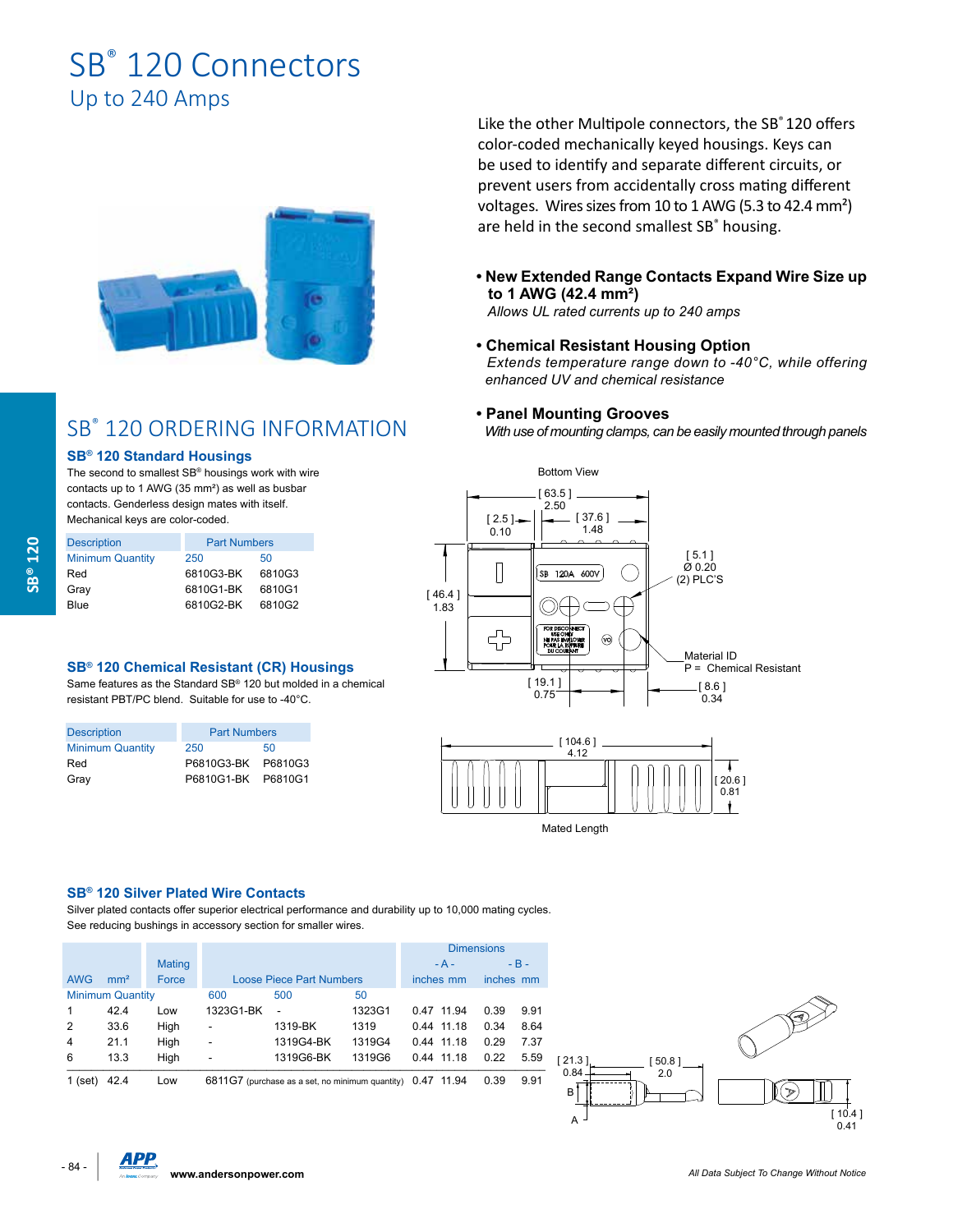#### **SB® 120 Silver Plated Busbar Contacts**

Use 2 busbar contacts per housing to provide a quick disconnect input or output busbar connection. Busbar contacts are for mating with wire contacts only. Part number 120BBS includes lock nuts. Locknuts must be ordered separately for B01997P1.

|                         |                   | Mating |                          |                                 |        |
|-------------------------|-------------------|--------|--------------------------|---------------------------------|--------|
| <b>Type</b>             | <b>Thread</b>     | Force  |                          | <b>Loose Piece Part Numbers</b> |        |
| <b>Minimum Quantity</b> |                   |        | 1.000                    | 300                             | 20     |
| Busbar                  | 10 to 24          | Hiah   | $\overline{\phantom{0}}$ | B01997P1                        | 120BBS |
|                         | Lock Nut 10 to 24 |        | H1216P8                  | $\sim$                          | 110G54 |

See Busbar contact drawing on website for further detail.



### SB<sup>®</sup> 120 CONNECTOR TEMPERATURE CHARTS - Temperature rise charts are based on a 25°C ambient temperature.

Current - Temperature Derating per IEC 60512-5-2 Test 5B





### SB® 120 CONNECTOR SPECIFICATIONS

| <b>MECHANICAL</b>                       |                            |                                |
|-----------------------------------------|----------------------------|--------------------------------|
| <b>Wire Size Range</b>                  | <b>AWG</b>                 | mm <sup>2</sup>                |
| Wire Contacts with Bushings             | $10$ to $1$                | 5.3 to 42.4                    |
| <b>Max. Wire Insulation Diameter</b>    | in.                        | mm                             |
|                                         | 0.600                      | 15.240                         |
| Operating Temperature <sup>2</sup>      | °F                         | °c                             |
| Standard                                | $-4^\circ$ to 221 $^\circ$ | $-20^\circ$ to $105^\circ$     |
| Chemical Resistant                      | $-40$ to $221^\circ$       | $-40^{\circ}$ to $105^{\circ}$ |
| <b>Mating Cycles No Load by Plating</b> | Silver (Ag)                |                                |
| Wire and Busbar Contacts                | 10,000                     |                                |
| Avg. Mating / Unmating Force            | Lbf.                       | N                              |
| Wire to Wire                            | 20                         | 89                             |
| Min. Contact / Spring Retention Force   | Lbf.                       | N                              |
|                                         | 75                         | 333.6                          |

| <b>MATERIALS</b>                   |                                |
|------------------------------------|--------------------------------|
| Housing                            |                                |
| <b>Standard Plastic Resin</b>      | Polycarbonate                  |
| Chem. Resistant Resin              | Polycarbonate / PBT blend      |
| <b>Contact Retention Spring</b>    | Stainless Steel                |
| <b>Housing Flammability Rating</b> |                                |
| UI 94                              | $V - 0$                        |
| Glow Wire                          | 960°C (GWFI) / 800°C<br>(GWIT) |
| Wire & Busbar Contacts             |                                |
| Base                               | Copper Alloy                   |
| Plating                            | Silver                         |
| <b>Contact Termination Methods</b> |                                |
| Crimp $3$                          | Wire Contacts                  |
| Hand Solder                        | Wire Contacts                  |
| Wrench / Socket                    | Busbar Contacts Only           |

*Specifications continued on next page*

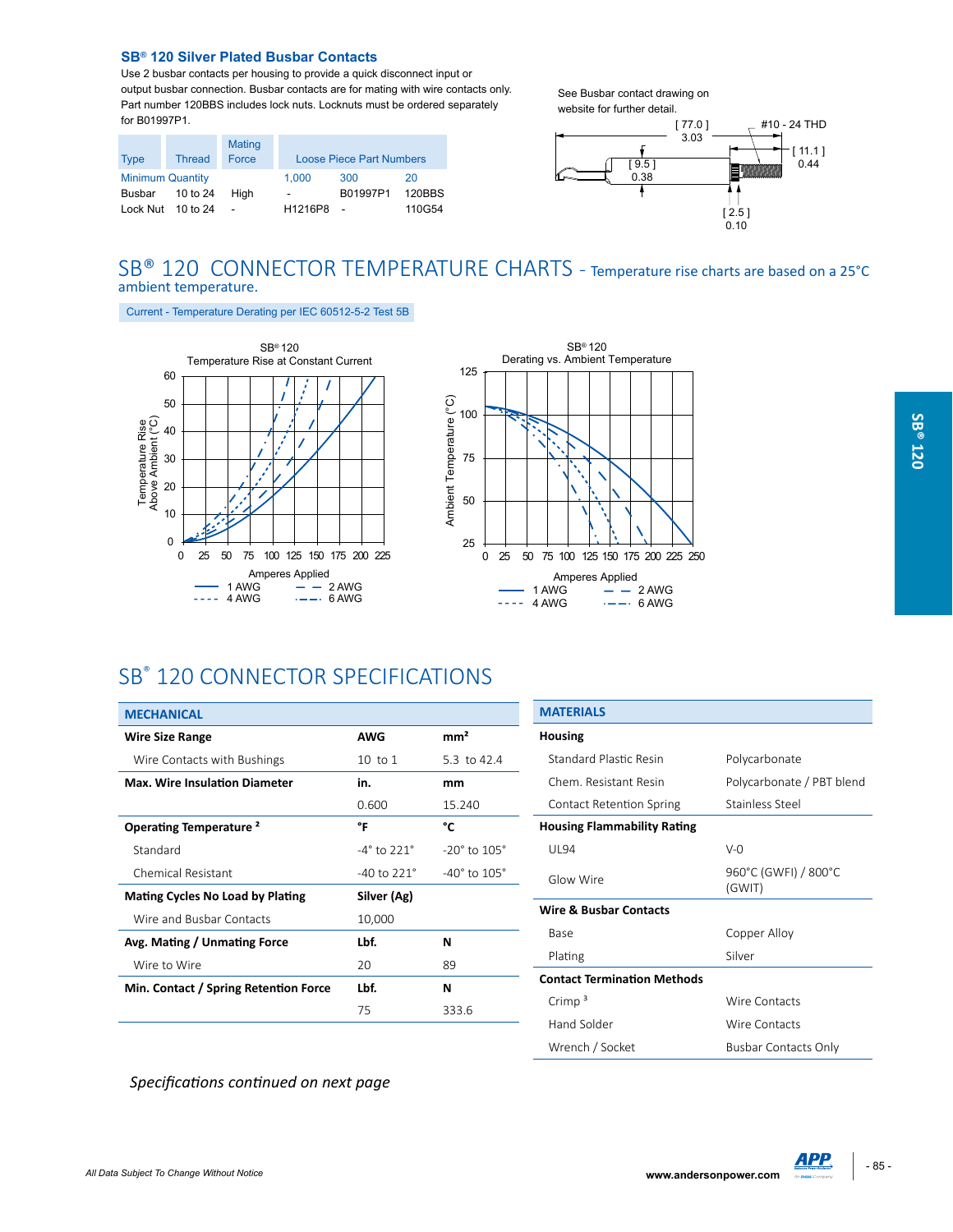| <b>ELECTRICAL</b>                                          |                |            |  |  |
|------------------------------------------------------------|----------------|------------|--|--|
| <b>Current Rating Amperes<sup>1</sup></b>                  | <b>UL 1977</b> | <b>CSA</b> |  |  |
| Wire-to-Wire (1 AWG)                                       | 240            | 130        |  |  |
| Wire-to-Busbar (2 AWG)                                     | 120            |            |  |  |
| <b>Voltage Rating AC/DC</b>                                |                |            |  |  |
| UL 1977                                                    | 600            |            |  |  |
| <b>Dielectric Withstanding Voltage</b>                     |                |            |  |  |
| Volts AC                                                   | 2,200          |            |  |  |
| Avg. Mated Contact Resistance Milliohms <sup>1</sup>       |                |            |  |  |
| 5 1/2" of 2 AWG Wire                                       | 0.136          |            |  |  |
| <b>Hot Plug Current Rating Amperes - Wire &amp; Busbar</b> |                |            |  |  |
| 250 cycles at 120V DC                                      | 60A            |            |  |  |

 $\mathbf{F}_3$ 



US File No. E26226 *NOTE 1: See IEC 60664-1 for working voltage.*

*NOTE 2: Amp ratings are stated per position and based on all positions being fully loaded.* 

© CSA Certified

File No. LR25154

- *1 Based on: 105°C rated or better cable of the largest size. Properly calibrated APP® recommended tooling, and a 25°C ambient temperature. UL rating not to exceed the maximum operating temperature. CSA rating below a 30°C temperature rise.*
- *2 Limited by the thermal properties of the connector plastic housing.*
- *3 Use APP® recommended tooling only. Alternate tools may adversely affect the performance of our connectors along with UL and CSA recognition.*

## SB® 120 ACCESSORIES

### **Mounting Clamp for SB® 120**

Mounting clamps can be used for fastening a SB® 120 series housings to a panel. Fastening hardware not included.

Description **Part Number** Minimum Quantity 20 sets of 2 Panel Mount Bracket 1467G1



# **IEC INFORMATION**

| <b>ATTRIBUTES</b>                                 | <b>SB®120</b>                                  |
|---------------------------------------------------|------------------------------------------------|
| <b>AMP Rating AC/DC</b>                           | 120                                            |
| <b>Voltage Rating AC/DC</b><br>(Steady State)     | 400 V AC/DC (Operational)                      |
| <b>Breaking Capacity - AMP</b><br>Rating / Cycles | 120 Amp / 10 Cycles                            |
| <b>Voltage Rating</b><br>(Breaking Capacity)      | 220 VDC                                        |
| <b>Finger Safety -</b><br><b>Mated Only</b>       | IFC 60529- IP20                                |
| <b>Wire Size Tested</b>                           | $50 \text{ mm}^2$                              |
| <b>Contact Series Tested</b>                      | 1323                                           |
| <b>Climatic Testing</b><br>Cold, Heat & MFG)      | IEC 60512 Test-11j, 11j & 11g                  |
| <b>Cycle Life</b>                                 | IEC 60512 Test 9a - 5,000 Cycles               |
| <b>Mechanical Strength Impact</b>                 | IEC 60512-5 @ 29.5 Inches -<br>Dropped 8 Times |
| <b>Temperature Range</b>                          | $-20^{\circ}$ C to $105^{\circ}$ C             |
|                                                   | $-4^{\circ}$ F to 221 $^{\circ}$ F             |

| <b>Connector</b><br><b>Series</b> | <b>Configurations</b> | Creepage /<br>Clearance<br>per IEC<br>60950-1 | <b>Material</b><br><b>Group</b> |  |
|-----------------------------------|-----------------------|-----------------------------------------------|---------------------------------|--|
| SB <sup>®</sup> 120               | Unmated               | 4.10 mm                                       | Illa                            |  |
|                                   | Mated                 | 4.10 mm                                       |                                 |  |

**PROTECTION**

#### **Touch Safety with Wire Contacts**

IEC 60529 IP10 unmated

**Environmental Sealing with Boots**

IEC 60529 IP64



#### **Cable Clamps \***

Durable metal cable clamps securely hold cables to prevent accidental strain or pulls from dislodging wire or contacts from the housing. Cable clamps are recommended for solder terminated wires.

|                                                                                   | <b>Cable Size</b> |             |                     |  |
|-----------------------------------------------------------------------------------|-------------------|-------------|---------------------|--|
|                                                                                   | Min / Max         | Min / Max   |                     |  |
| <b>Description</b>                                                                | Inches O.D.       | $mm$ O.D.   | <b>Part Numbers</b> |  |
| <b>Minimum Quantity</b>                                                           |                   |             | 50                  |  |
| Bolt on for Discrete Conductor                                                    | 0.70 to 0.23      | 17.7 to 5.8 | 981G1               |  |
| Bolt on for Bundled Conductor                                                     | 0.73 to 0.29      | 18.5 to 7.3 | 981G2               |  |
| * Torque value 21 (in lbs) / 2.4 (Nm) NOTE: For assembly of clamp to housing only |                   |             |                     |  |



- 86 - **www.andersonpower.com** *All Data Subject To Change Without Notice*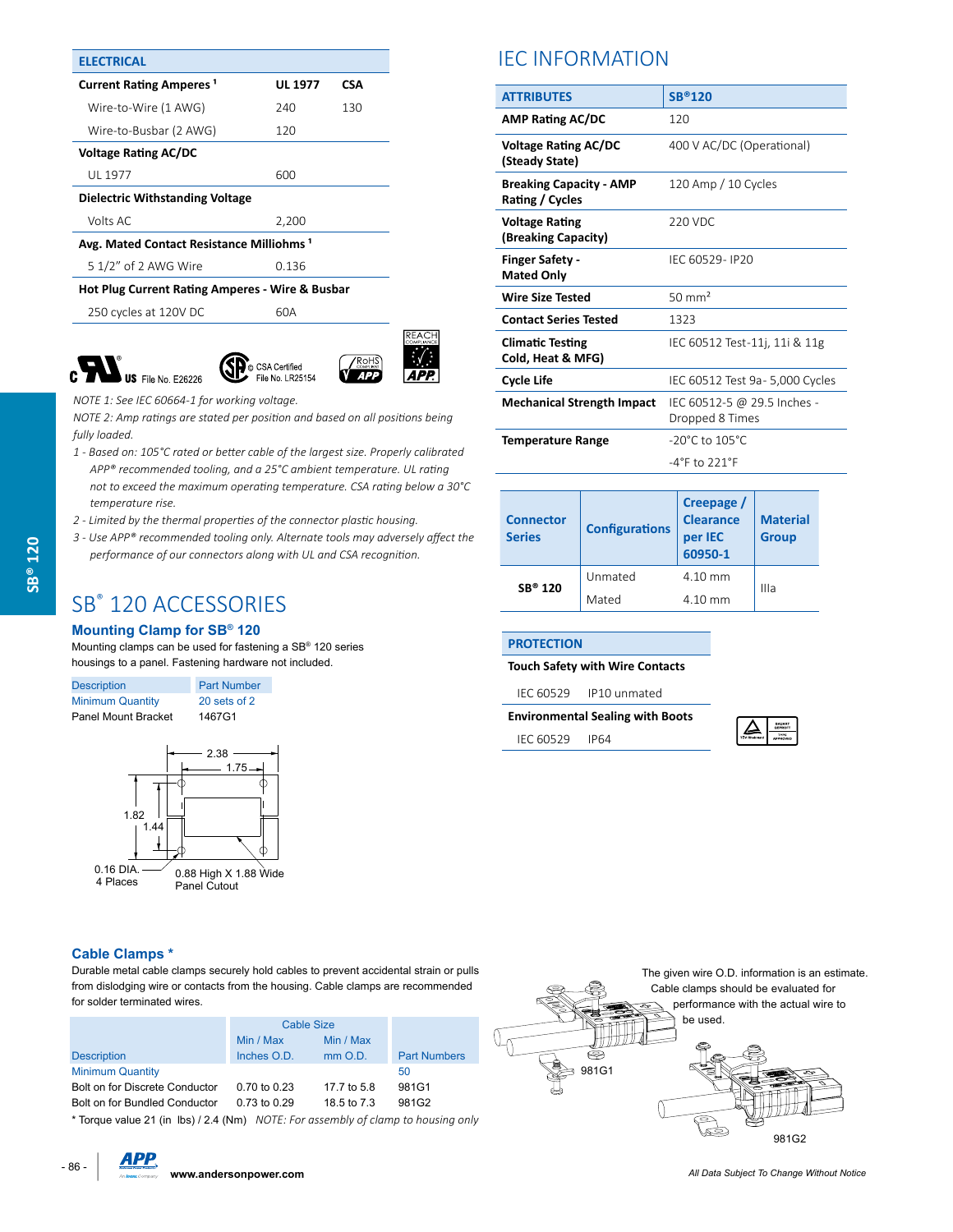#### **"A" Frame Handle for SB® 120 \***

Handle makes mating and unmating the connector easier. The non-conductive gray plastic material is strong and safe. Machine screws and locknuts included.

Description **Part Number** Minimum Quantity 200

Gray "A" Handle & Hardware 997G1

\* Torque value 21 (in - lbs) / 2.4 (Nm) *NOTE: For assembly of clamp to housing only*



### **"T" Handle \***

The "T" handle makes mating and unmating the connector easier. The non-conductive red plastic material is strong and safe. (2) Self tapping screws are used to secure the handle to the connector housing.

| <b>Description</b>                   | <b>Part Numbers</b>      |                          |
|--------------------------------------|--------------------------|--------------------------|
| <b>Minimum Quantity</b>              | 1.000                    | 50                       |
| Red "T" Handle + Hardware Bag        | $\overline{\phantom{a}}$ | SB120-HDL-RED            |
| Red "T" Handle Only                  | 113899P1                 | $\overline{\phantom{a}}$ |
| #8 x 7/8" Screw (Order 2 Per Handle) | H1120P43                 |                          |

\* Torque value 21 (in - lbs) / 2.4 (Nm)

*NOTE: For assembly of clamp to housing only* 



#### **Dust Cover**

Prevents dust and dirt from entering the mating interface of the connector when unmated. *NOTE: Not a Hermetic Seal.*

| <b>Description</b>                   | <b>Part Numbers</b> |       |
|--------------------------------------|---------------------|-------|
| <b>Minimum Quantity</b>              | 100                 | 50    |
| Dust Cover with Lanyard Strap, Black | B02019P1            | 134G4 |



Slide cover over .<br>mating end. Housing not included. Shown with the SB<sup>®</sup> 50

#### **SB® 120 Environmental Boots**

Environmental Boots provide water, dirt, chemical and UV protection for SB® 120 connectors. The durable boots shield the connectors from water and dirt to IP64 in both the mated and unmated condition.

| <b>Description</b>                             | <b>Part Numbers</b> |          |
|------------------------------------------------|---------------------|----------|
| <b>Minimum Quantity</b>                        | 250                 | 25       |
| SB <sup>®</sup> 120 Environmental Boot, Load   | 3-6035P1-BK         | 3-6035P1 |
| SB <sup>®</sup> 120 Environmental Boot, Source | 3-6034P1-BK         | 3-6034P1 |
|                                                |                     |          |

|       | <b>Dimensions</b> |     |        |        |         |  |
|-------|-------------------|-----|--------|--------|---------|--|
| - A - |                   |     | $-B -$ | $-C -$ |         |  |
| in.   | mm                | in. | mm     |        | in. mm  |  |
| 7.9   | 201               | 2.8 | 71     |        | 8.0 203 |  |



#### **Reducing Bushings**

Use with contact part number 1319-BK to allow a smaller wire to be used with the connector. Electrical capability is derated with smaller wire.

|                                                |            |                 |                     |                          |      | <b>Dimensions</b> |      |
|------------------------------------------------|------------|-----------------|---------------------|--------------------------|------|-------------------|------|
| <b>Contact Barrel Size</b><br><b>Wire Size</b> |            |                 | $-$ ID $-$          |                          |      |                   |      |
| <b>AWG</b><br>mm <sup>2</sup>                  | <b>AWG</b> | mm <sup>2</sup> | <b>Part Numbers</b> | inches                   | mm   |                   |      |
| <b>Minimum Quantity</b>                        |            |                 | 2.000               | 1.000                    | 100  |                   |      |
| 33.6<br>2                                      | 4          | 21.2            | 5919-BK             | $\overline{\phantom{a}}$ | 5919 | 0.28              | 7.11 |
| 2<br>33.6                                      | 6          | 16              | ۰                   | 5920-BK                  | 5920 | 0.23              | 5.84 |
| 2<br>33.6                                      | 10 to $8$  | 5.3 to 8.4      | 5921-BK             |                          | 5921 | 0.18              | 4.57 |



**SB® 120**